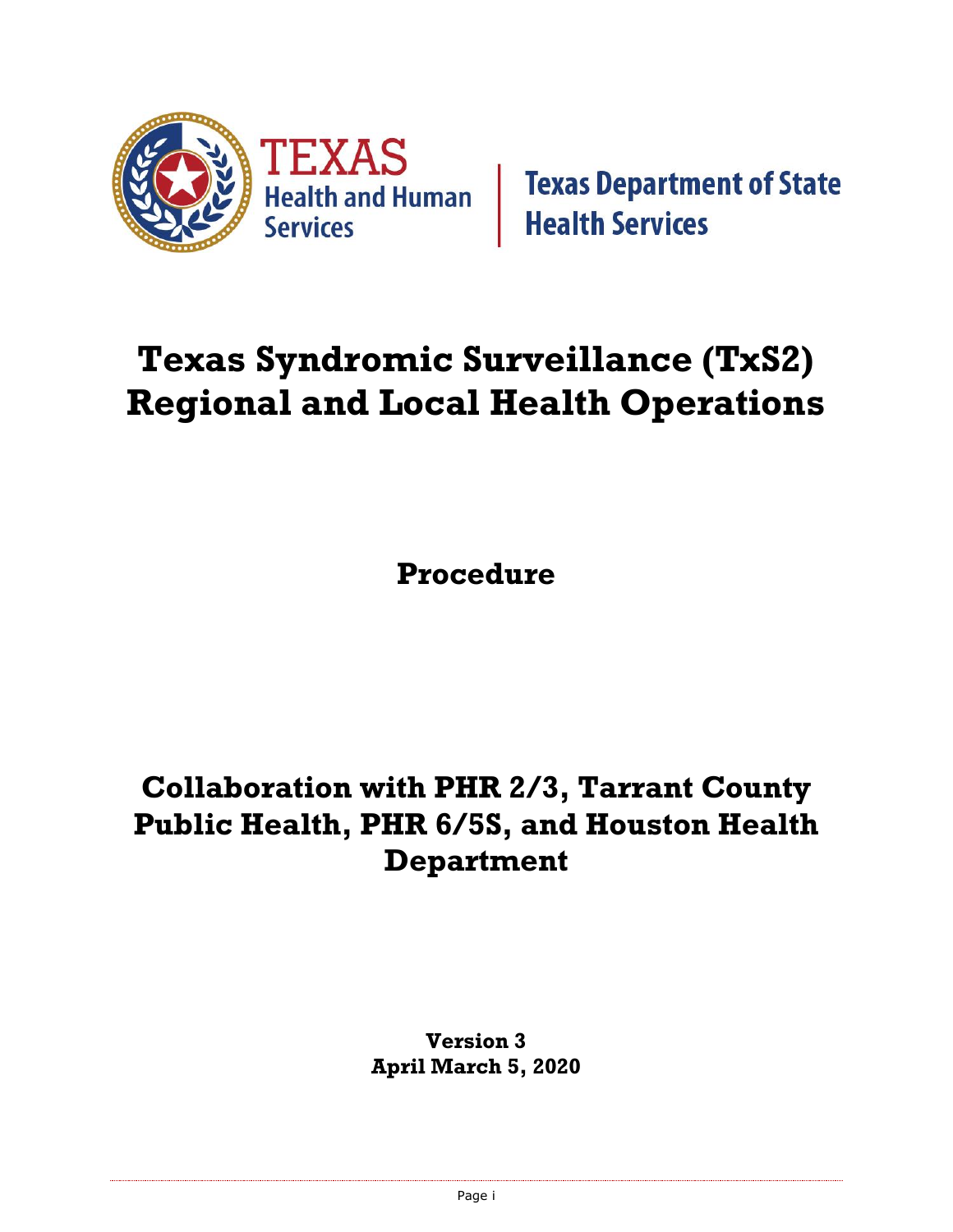#### **Contents**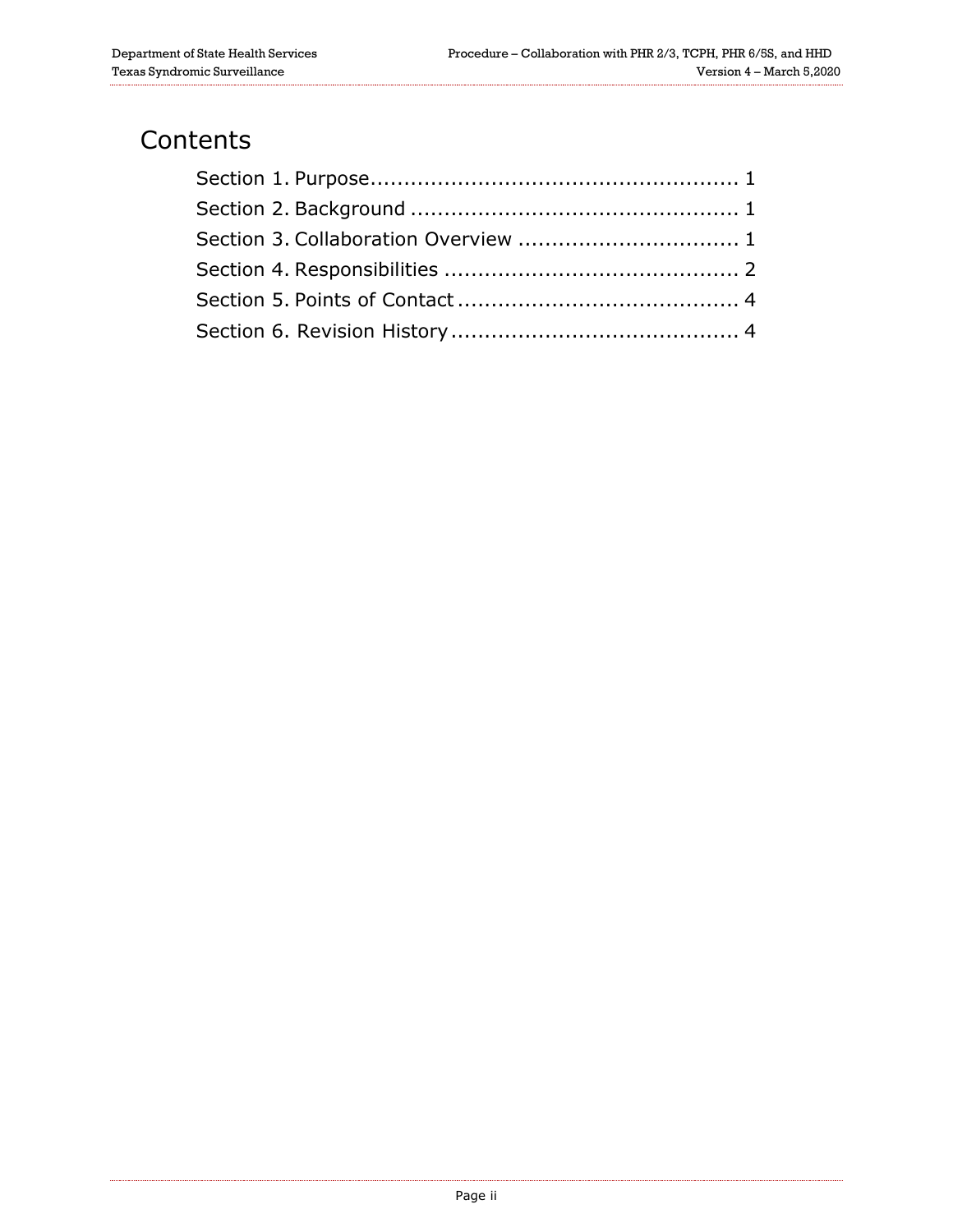### <span id="page-2-0"></span>Section 1. Purpose

This procedure defines the collaboration between DSHS central office, DSHS Public Health Regions 2/3 and 6/5S, Tarrant County Public Health, and Houston Health Department for Texas syndromic surveillance activities. Activities include collecting and sharing data. Responsibilities about the statewide syndromic surveillance system are addressed.

#### <span id="page-2-1"></span>Section 2. Background

Texas Department of State Health Services (DSHS) built and maintains the Texas Syndromic Surveillance (TxS2), which is a statewide syndromic surveillance system. Local Health Departments (LHDs), DSHS Public Health Regions (PHRs), DSHS central office, and hospitals use the system for enhanced surveillance of emerging public health conditions or threats. Syndromic surveillance uses trend analysis to establish a baseline. It then uses algorithms to compare current data to that baseline. The system issues alerts when aberrations are detected.

The TxS2 technical infrastructure has production and test environments. The TxS2 configuration includes Data Providers (for example hospitals) using secure protocols to share individual level data through the Health Services Gateway. Rhapsody® software is used for data ingestion and Texas Data Center Services (DCS) is used for data hosting. Data is stored in a secure database and accessed by Users (LHDs, DSHS PHRs, DSHS central office, and hospitals) through the analysis software called ESSENCE (Electronic Surveillance System for the Early Notification of Communitybased Epidemics). The Johns Hopkins University Applied Physics Laboratory developed ESSENCE.

#### <span id="page-2-2"></span>Section 3. Collaboration Overview

This system integrates data from other syndromic surveillance systems, including the systems operated by Tarrant County Public Health and Houston Health Department, located in PHRs 2/3 and 6/5S respectively. TxS2 also submits data to the Centers for Disease Control and Prevention (CDC) operated National Syndromic Surveillance Program (NSSP).

DSHS collaborates with Tarrant County Public Health and Houston Health Department in operating the statewide system. Data Providers located in PHR 2/3 and PHR 6/5S submit data to their respective local systems, which is then TxS2. DSHS connects Data Providers outside PHR 2/3 and PHR 6/5S directly to the TxS2 system. If there are Data Providers located in PHR 2/3 or PHR 6/5S that prefer to connect directly to TxS2, DSHS accommodates those requests.

Users statewide have access to the data, can view alerts, and run data queries. Hospitals and hospital systems can view data within the hospital/hospital system and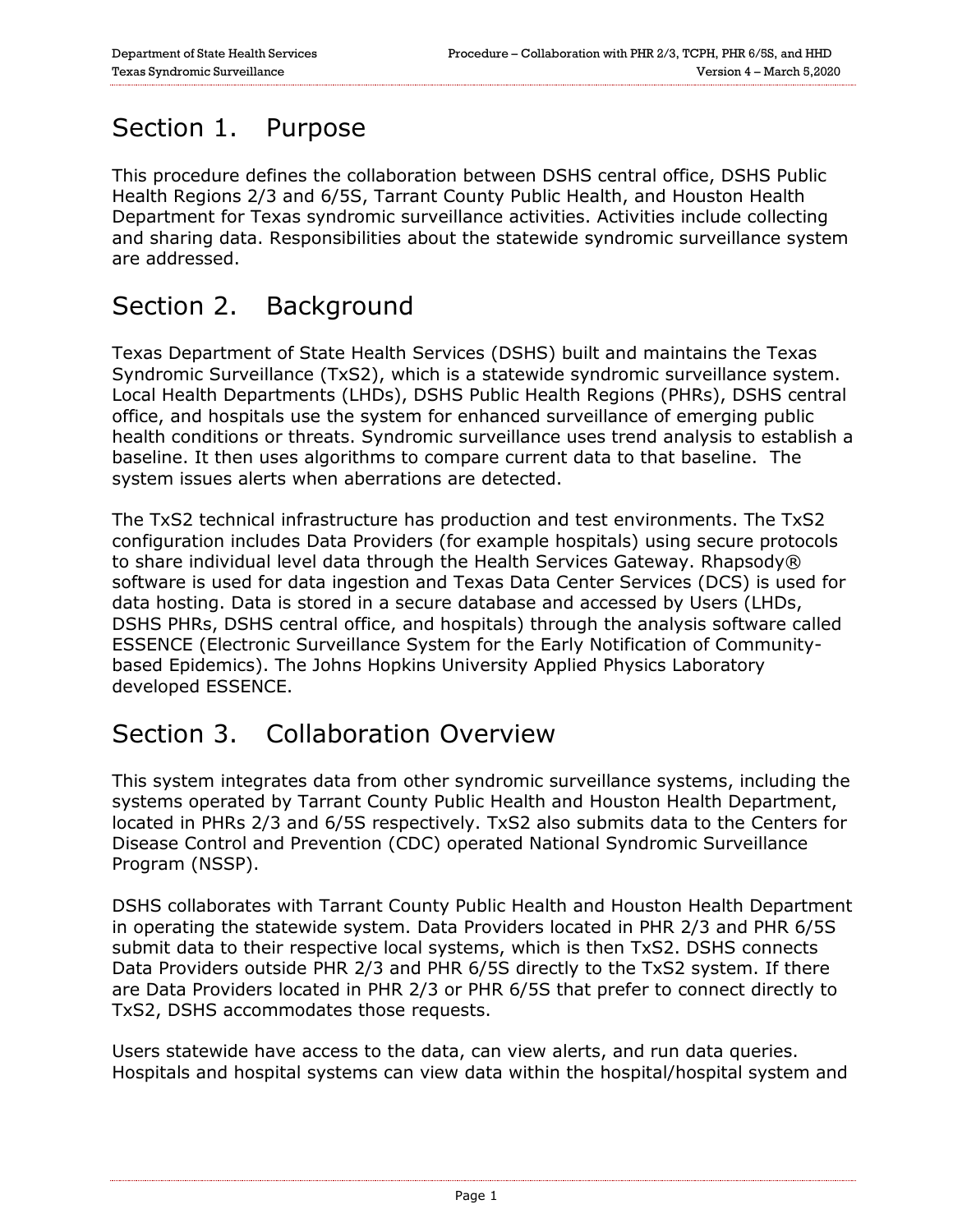aggregate PHR and statewide data. LHDs can view data within the PHR and aggregate PHR and statewide data. DSHS can view statewide data.

#### <span id="page-3-0"></span>Section 4. Responsibilities

All collaborators:

- A. Collectively organize discussions related to TxS2 implementation.
- B. Share information on facilities intending to submit data to ensure they are connected via the correct pathway.
- C. Provide a Master Facility Table to the CDC that represents their system.
- D. Comply with active engagement requirements under the Promoting Interoperability program.

DSHS:

- A. Maintains and enhances the TxS2 system in a secure environment per Texas Health and Human Services standards.
- B. Develops and enforces rules, policies, and procedures for TxS2, as needed.
- C. Provides an MOU to Data Providers located outside PHR 2/3 and PHR 6/5S. DSHS also provides MOUs to other Data Providers statewide that prefer to connect directly to TxS2. The MOU allows sharing the Limited Data Set and access the TxS2 system.
- D. Provides n MOU to Local Health Departments that allows TxS2 system access.
- E. Provides an MOU to Tarrant County Public Health and Houston Health Department, which allows sharing the Limited Data Set on behalf of the Data Providers connected to their regional system and access the TxS2 system.
- F. Provides an MOU to Data Providers in PHR 2/3 and PHR 6/5S (System Users) that allows access to the Limited Data Set.
- G. Transmits data from TxS2 to NSSP.
- H. Manages user access to TxS2.
- I. Manages NSSP access for users located outside PHR 2/3 and PHR 6/5S.
- J. Uses information collected from TxS2 stakeholders to provide an overall view of the system and how it is used statewide.

Public Health Regions 2/3 and 6/5S:

- A. Maintain the Syndromic Surveillance Regional Advisory Committee (SSRAC) for their respective region. All PHRs maintain SSRACs for their respective regions.
- B. Collaborate with LHDs and Data Providers within their PHR to provide examples of how the data is being used at the regional and local level. Uses include education, data sharing, and documenting the successes of syndromic surveillance.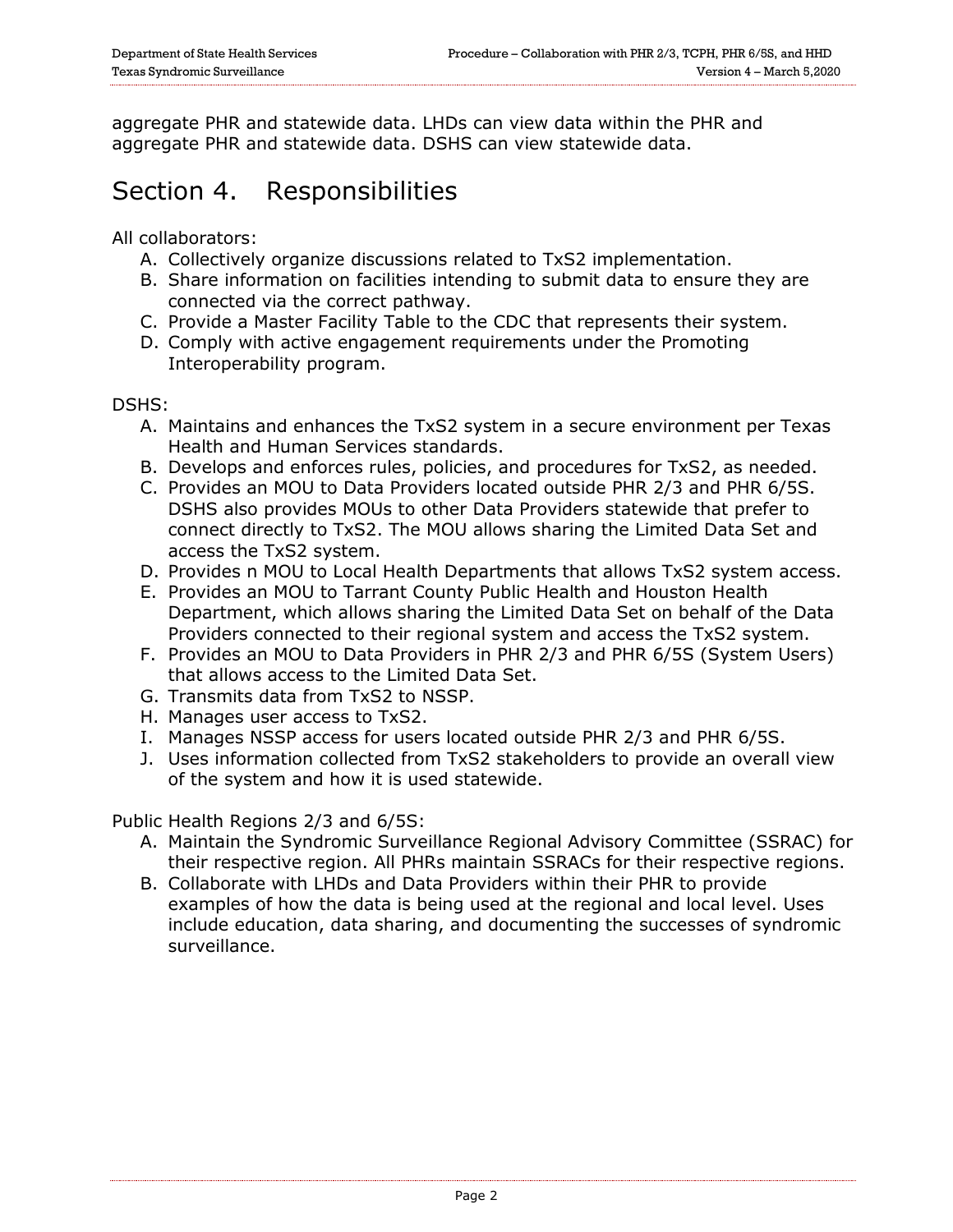Tarrant County Public Health and Houston Health Department:

- A. Maintain their respective regional syndromic surveillance systems in a secure environment.
- B. Transmit data from their respective systems to TxS2.
- C. Transmit data from their respective systems to NSSP.
- D. Manage User access to their respective systems.
- E. Manage NSSP access for users in their respective regions.
- F. Establish regional consortiums focused on data sharing and collaborative response using healthcare and public health information systems.
- G. Provide DSHS with information from their region on the facilities submitting data and local health departments accessing data to obtain a statewide view of TxS2 usage. Such information should include:
	- a. Master Facility Table,
	- b. Data quality and completeness reports, and
	- c. Examples of how the data is being used at the regional and local level for education, data sharing, and documenting the successes of syndromic surveillance.